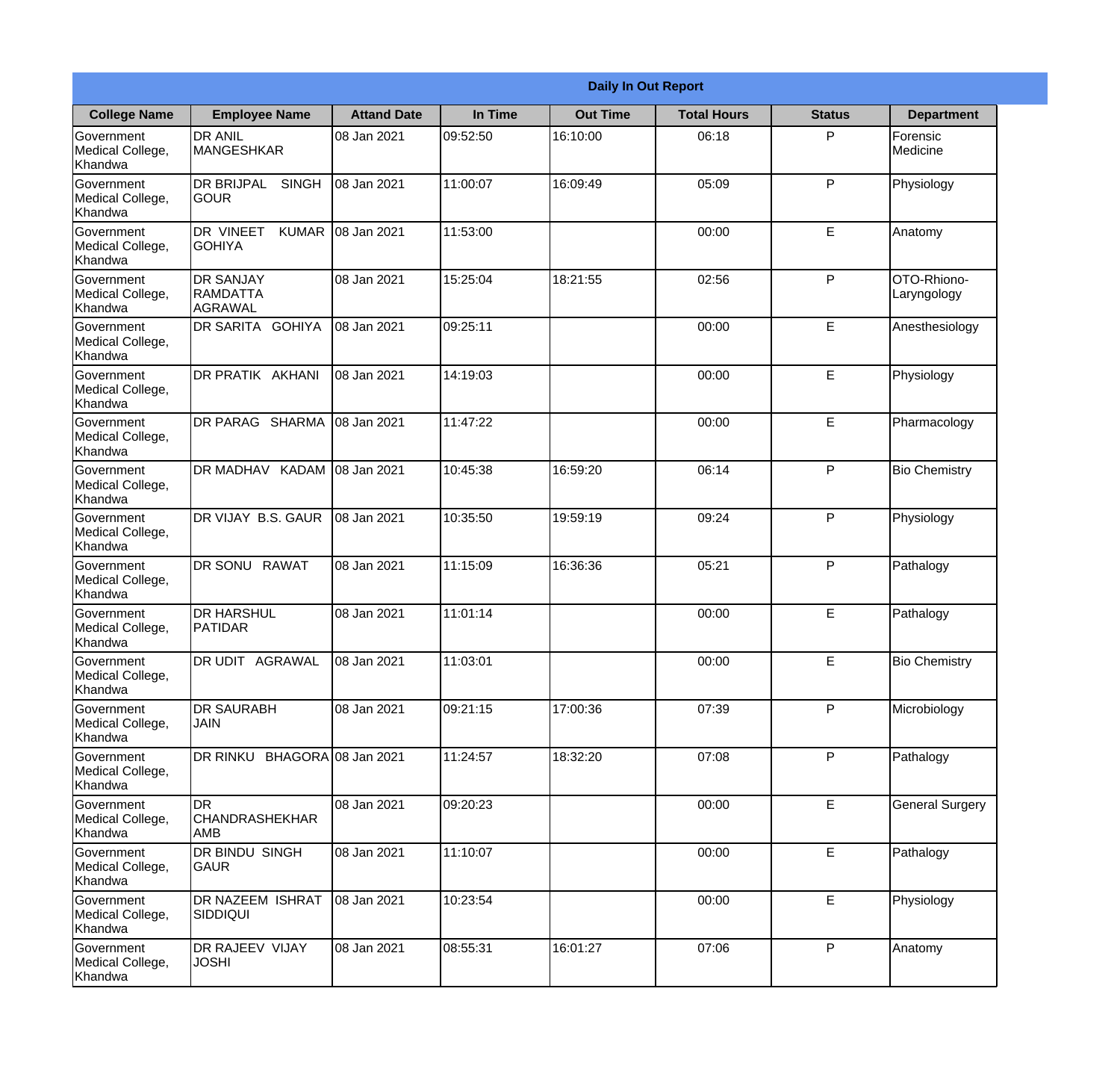| <b>Designation</b>                  | <b>Category</b>     |
|-------------------------------------|---------------------|
| <b>Assistant Professor</b>          | Para Clinical       |
| Demonstrator/Tutor   Non Clinical   |                     |
| Professor                           | <b>Non Clinical</b> |
| Professor                           | Clinical            |
| Professor                           | Clinical            |
| Assistant Professor                 | <b>Non Clinical</b> |
| Professor                           | Para Clinical       |
| <b>Assistant Professor</b>          | Non Clinical        |
| Associate Professor Non Clinical    |                     |
| Demonstrator/Tutor                  | Para Clinical       |
| <b>Assistant Professor</b>          | Para Clinical       |
| Associate Professor Non Clinical    |                     |
| Associate Professor   Para Clinical |                     |
| Assistant Professor   Para Clinical |                     |
| <b>Assistant Professor</b>          | Clinical            |
| Associate Professor   Para Clinical |                     |
| Professor                           | <b>Non Clinical</b> |
| Assistant Professor   Non Clinical  |                     |

**Daily In Out Report**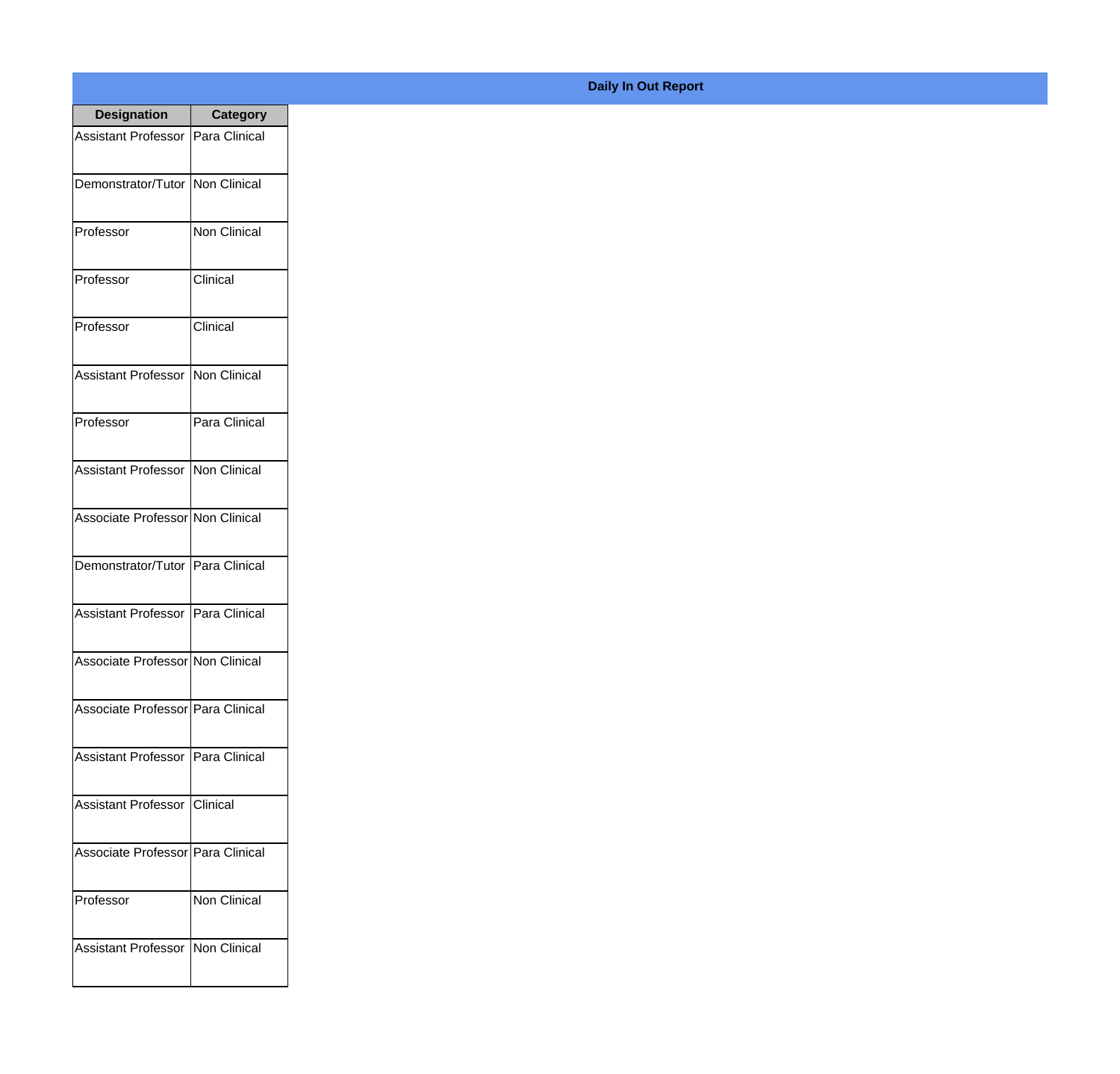|                                           |                                                       |             |          |          | <b>Daily In Out Report</b> |              |                                           |
|-------------------------------------------|-------------------------------------------------------|-------------|----------|----------|----------------------------|--------------|-------------------------------------------|
| Government<br>Medical College,<br>Khandwa | <b>DR DWARKA</b><br><b>PRASAD GOTHRE</b>              | 08 Jan 2021 | 10:30:31 | 16:59:12 | 06:29                      | P            | <b>Bio Chemistry</b>                      |
| Government<br>Medical College,<br>Khandwa | <b>DR SOUMITRA</b><br><b>SETHIA</b>                   | 08 Jan 2021 | 09:00:42 | 18:04:03 | 09:04                      | $\mathsf{P}$ | Community<br>Medicine                     |
| Government<br>Medical College,<br>Khandwa | DR LEENA PARIHAR                                      | 08 Jan 2021 | 09:00:32 | 16:24:09 | 07:24                      | P            | Community<br>Medicine                     |
| Government<br>Medical College,<br>Khandwa | <b>MR PIYUSH KUMAR</b><br><b>MISHRA</b>               | 08 Jan 2021 | 10:51:47 | 18:38:05 | 07:47                      | $\mathsf{P}$ | Community<br>Medicine                     |
| Government<br>Medical College,<br>Khandwa | DR SACHIN PARMAR 08 Jan 2021                          |             | 09:15:18 | 19:30:53 | 10:15                      | $\mathsf{P}$ | Community<br>Medicine                     |
| Government<br>Medical College,<br>Khandwa | DR PRAMILA VERMA 08 Jan 2021                          |             | 11:50:25 | 17:49:24 | 05:59                      | $\mathsf{P}$ | Paediatrics                               |
| Government<br>Medical College,<br>Khandwa | <b>DR DURGESH</b><br>SONARE                           | 08 Jan 2021 | 10:31:29 |          | 00:00                      | E            | Dermatology, Ven<br>ereology &<br>Leprosy |
| Government<br>Medical College,<br>Khandwa | DR MANOJ BALKE                                        | 08 Jan 2021 | 09:10:54 | 17:05:52 | 07:55                      | $\mathsf{P}$ | Ophthalmology                             |
| Government<br>Medical College,<br>Khandwa | <b>DR GARIMA</b><br><b>AGRAWAL</b><br><b>VARSHNEY</b> | 08 Jan 2021 | 10:24:52 |          | 00:00                      | E            | Paediatrics                               |
| Government<br>Medical College,<br>Khandwa | <b>DR SIDDHARTH</b><br><b>BANODE</b>                  | 08 Jan 2021 | 09:47:02 | 16:01:19 | 06:14                      | $\mathsf{P}$ | Pharmacology                              |
| Government<br>Medical College,<br>Khandwa | <b>DR CHANDNI</b><br>KAROLE                           | 08 Jan 2021 | 09:45:53 |          | 00:00                      | E            | Ophthalmology                             |
| Government<br>Medical College,<br>Khandwa | DR PRIYA KAPOOR<br>KAPOOR                             | 08 Jan 2021 | 10:18:37 | 16:42:37 | 06:24                      | P            | Pathalogy                                 |
| Government<br>Medical College,<br>Khandwa | <b>DR SAPNA</b><br><b>MAHESHRAM</b>                   | 08 Jan 2021 | 11:12:08 | 17:15:34 | 06:03                      | P            | Community<br>Medicine                     |
| Government<br>Medical College,<br>Khandwa | <b>DR RAJENDRA</b><br><b>SINGH MANDLOI</b>            | 08 Jan 2021 | 11:14:02 | 17:05:05 | 05:51                      | P            | <b>Bio Chemistry</b>                      |
| Government<br>Medical College,<br>Khandwa | <b>DR SEEMA</b><br><b>SUDHAKARRAO</b><br><b>SUTAY</b> | 08 Jan 2021 | 11:06:13 |          | 00:00                      | E            | Forensic<br>Medicine                      |
| Government<br>Medical College,<br>Khandwa | <b>DR AJAY</b><br>NARWARIYA                           | 08 Jan 2021 | 16:57:24 |          | 00:00                      | E            | Microbiology                              |
| Government<br>Medical College,<br>Khandwa | <b>DR NISHA</b><br><b>KAITHWAS</b>                    | 08 Jan 2021 | 10:36:23 | 13:31:32 | 02:55                      | P            | Psychiatry                                |
| Government<br>Medical College,<br>Khandwa | <b>DR ANANT</b><br><b>TUKARAM PAWAR</b>               | 08 Jan 2021 | 11:23:23 | 19:30:42 | 08:07                      | P            | Community<br>Medicine                     |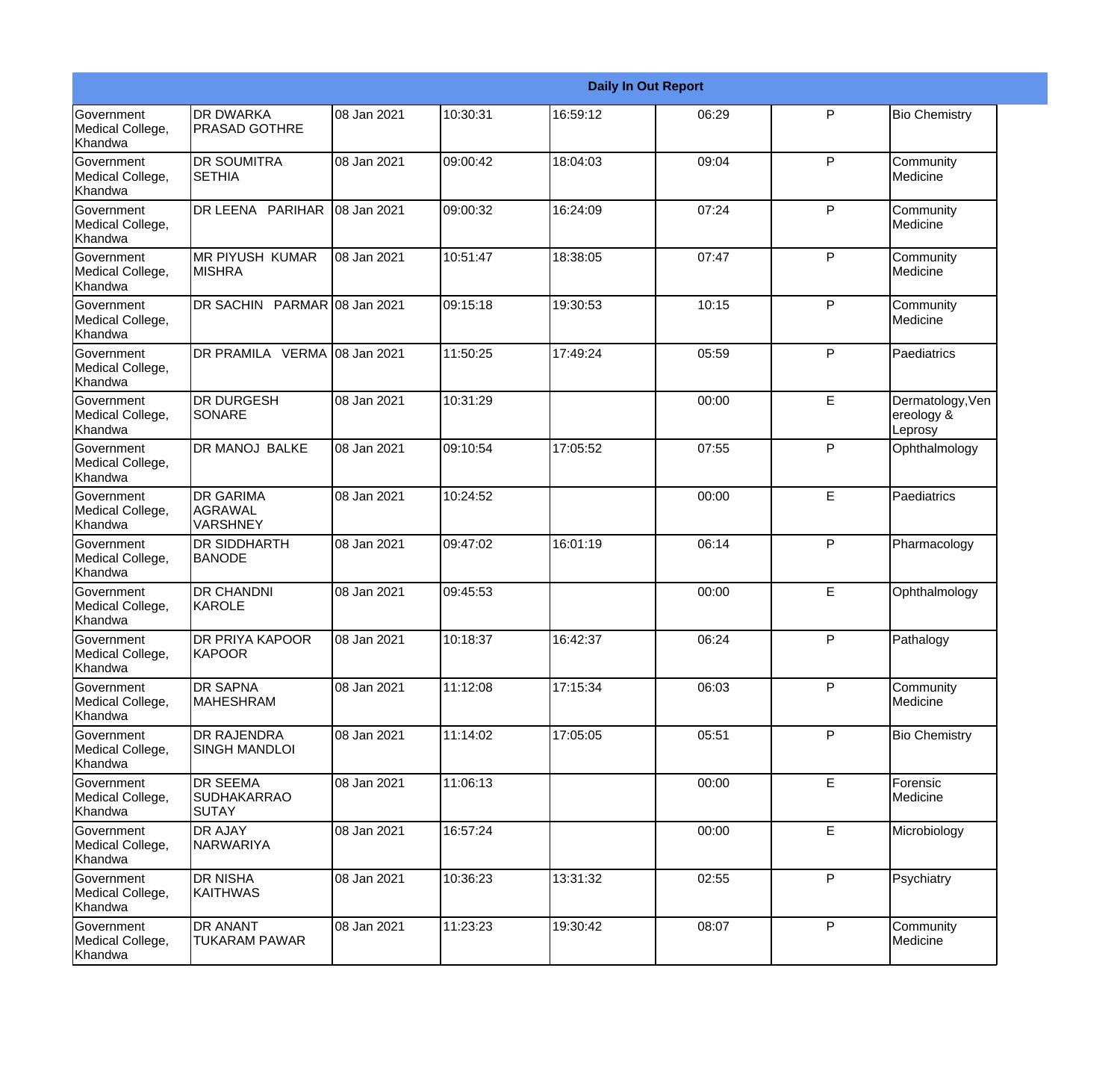| Demonstrator/Tutor Non Clinical     |                 |
|-------------------------------------|-----------------|
| Assistant Professor   Para Clinical |                 |
|                                     |                 |
| Assistant Professor Para Clinical   |                 |
| Statistician                        | Para Clinical   |
| Assistant Professor Para Clinical   |                 |
|                                     |                 |
| Professor                           | <b>Clinical</b> |
| Assistant Professor Clinical        |                 |
|                                     |                 |
| Assistant Professor Clinical        |                 |
| Associate Professor Clinical        |                 |
| Associate Professor Para Clinical   |                 |
|                                     |                 |
| Assistant Professor Clinical        |                 |
| Demonstrator/Tutor   Para Clinical  |                 |
| Associate Professor Para Clinical   |                 |
|                                     |                 |
| Demonstrator/Tutor Non Clinical     |                 |
| Professor                           | Para Clinical   |
| Demonstrator/Tutor Para Clinical    |                 |
|                                     |                 |
| Assistant Professor Clinical        |                 |
| Professor                           | Para Clinical   |
|                                     |                 |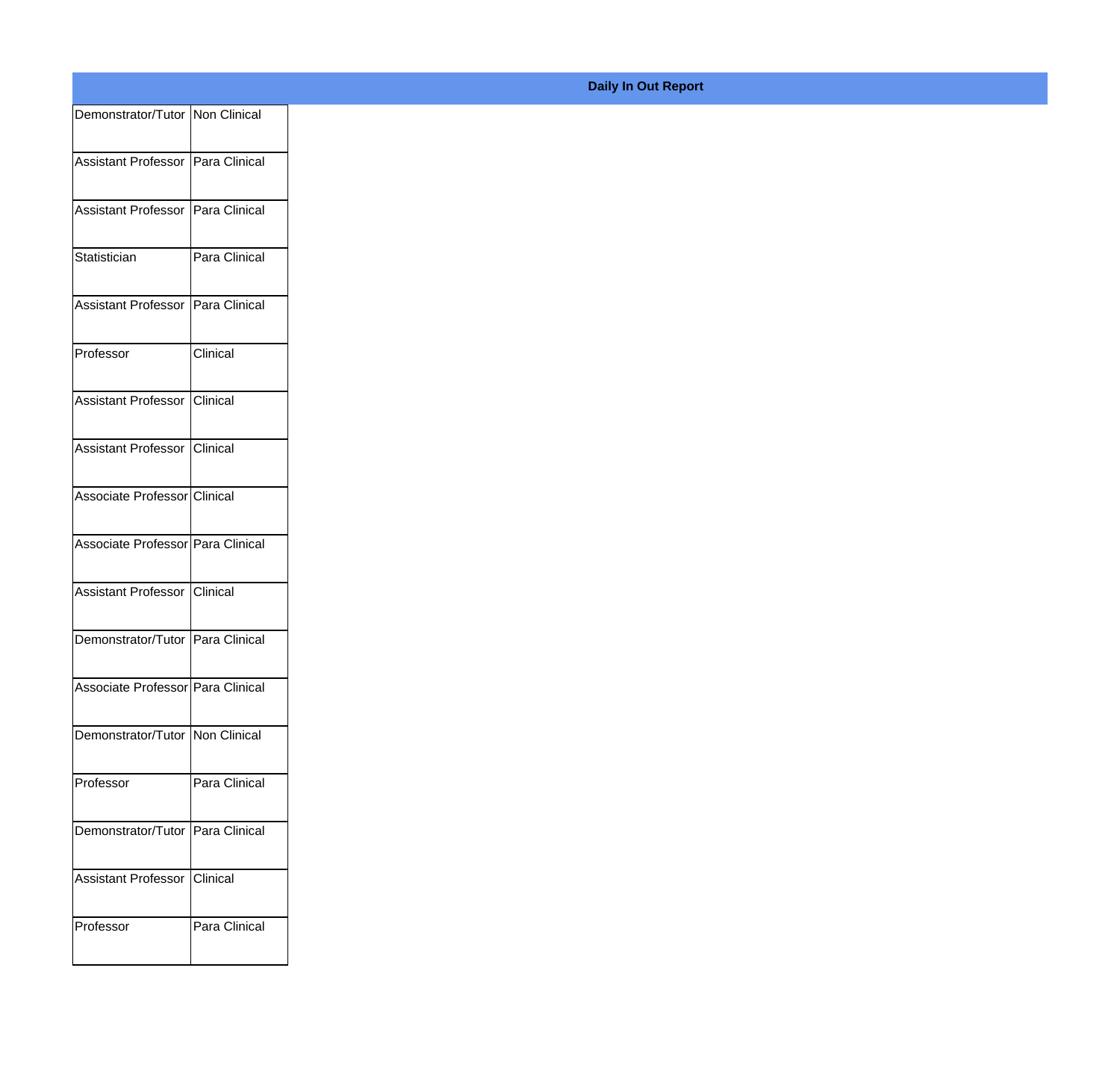|                                                  |                                            |             |          |          | <b>Daily In Out Report</b> |              |                            |
|--------------------------------------------------|--------------------------------------------|-------------|----------|----------|----------------------------|--------------|----------------------------|
| <b>Government</b><br>Medical College,<br>Khandwa | DR SHAIKH M.KHALIQ 08 Jan 2021             |             | 11:38:37 |          | 00:00                      | E            | <b>Bio Chemistry</b>       |
| Government<br>Medical College,<br>Khandwa        | <b>DR RAJU</b>                             | 08 Jan 2021 | 09:34:30 | 18:42:43 | 09:08                      | P            | Forensic<br>Medicine       |
| <b>Government</b><br>Medical College,<br>Khandwa | DR AJAY GANGJI                             | 08 Jan 2021 | 11:47:14 | 15:05:52 | 03:18                      | P            | <b>General Surgery</b>     |
| <b>Government</b><br>Medical College,<br>Khandwa | <b>DR SITARAM</b><br><b>SOLANKI</b>        | 08 Jan 2021 | 09:24:38 | 16:13:02 | 06:49                      | P            | Forensic<br>Medicine       |
| Government<br>Medical College,<br>Khandwa        | <b>DR RANJEET</b><br><b>BADOLE</b>         | 08 Jan 2021 | 09:40:45 |          | 00:00                      | E            | <b>General Medicine</b>    |
| Government<br>Medical College,<br>Khandwa        | <b>DR PRIYESH</b><br><b>MARSKOLE</b>       | 08 Jan 2021 | 08:28:08 | 17:41:09 | 09:13                      | $\mathsf{P}$ | Community<br>Medicine      |
| <b>Government</b><br>Medical College,<br>Khandwa | <b>DR SANGEETA</b><br><b>CHINCHOLE</b>     | 08 Jan 2021 | 10:43:40 |          | 00:00                      | E            | Physiology                 |
| Government<br>Medical College,<br>Khandwa        | DR NEERAJ KUMAR                            | 08 Jan 2021 | 09:31:38 | 17:24:28 | 07:53                      | $\mathsf{P}$ | Dentisry                   |
| Government<br>Medical College,<br>Khandwa        | DR VIJAY NAYAK                             | 08 Jan 2021 | 11:25:56 | 18:20:23 | 06:55                      | $\mathsf{P}$ | Anatomy                    |
| <b>Government</b><br>Medical College,<br>Khandwa | DR SUNIL BAJOLIYA                          | 08 Jan 2021 | 11:47:50 | 19:31:09 | 07:44                      | P            | OTO-Rhiono-<br>Laryngology |
| <b>Government</b><br>Medical College,<br>Khandwa | <b>DR SATISH</b><br><b>CHANDEL</b>         | 08 Jan 2021 | 11:52:27 |          | 00:00                      | E            | Pharmacology               |
| Government<br>Medical College,<br>Khandwa        | DR JITENDRA<br><b>AHIRWAR</b>              | 08 Jan 2021 | 10:58:48 | 16:59:30 | 06:01                      | P            | Pathalogy                  |
| Government<br>Medical College,<br>Khandwa        | DR MUKTESHWARI<br><b>GUPTA</b>             | 08 Jan 2021 | 11:21:05 | 17:37:34 | 06:16                      | $\mathsf{P}$ | Pharmacology               |
| Government<br>Medical College,<br>Khandwa        | DR PURTI AGARWAL<br>SAINI                  | 08 Jan 2021 | 10:39:53 | 16:16:27 | 05:37                      | P            | Pathalogy                  |
| Government<br>Medical College,<br>Khandwa        | <b>DR DEEPIKA</b><br>PANWAR                | 08 Jan 2021 | 10:35:14 | 16:50:19 | 06:15                      | P            | <b>Bio Chemistry</b>       |
| Government<br>Medical College,<br>Khandwa        | DR VISHAL<br><b>KUMAR</b><br><b>THAKRE</b> | 08 Jan 2021 | 10:32:52 | 15:34:33 | 05:02                      | $\mathsf{P}$ | Physiology                 |
| Government<br>Medical College,<br>Khandwa        | <b>MOHIT GARG</b>                          | 08 Jan 2021 | 10:18:30 |          | 00:00                      | E            | <b>General Medicine</b>    |
| Government<br>Medical College,<br>Khandwa        | RENU WAGHMARE                              | 08 Jan 2021 | 09:59:59 | 17:47:16 | 07:48                      | ${\sf P}$    | Community<br>Medicine      |